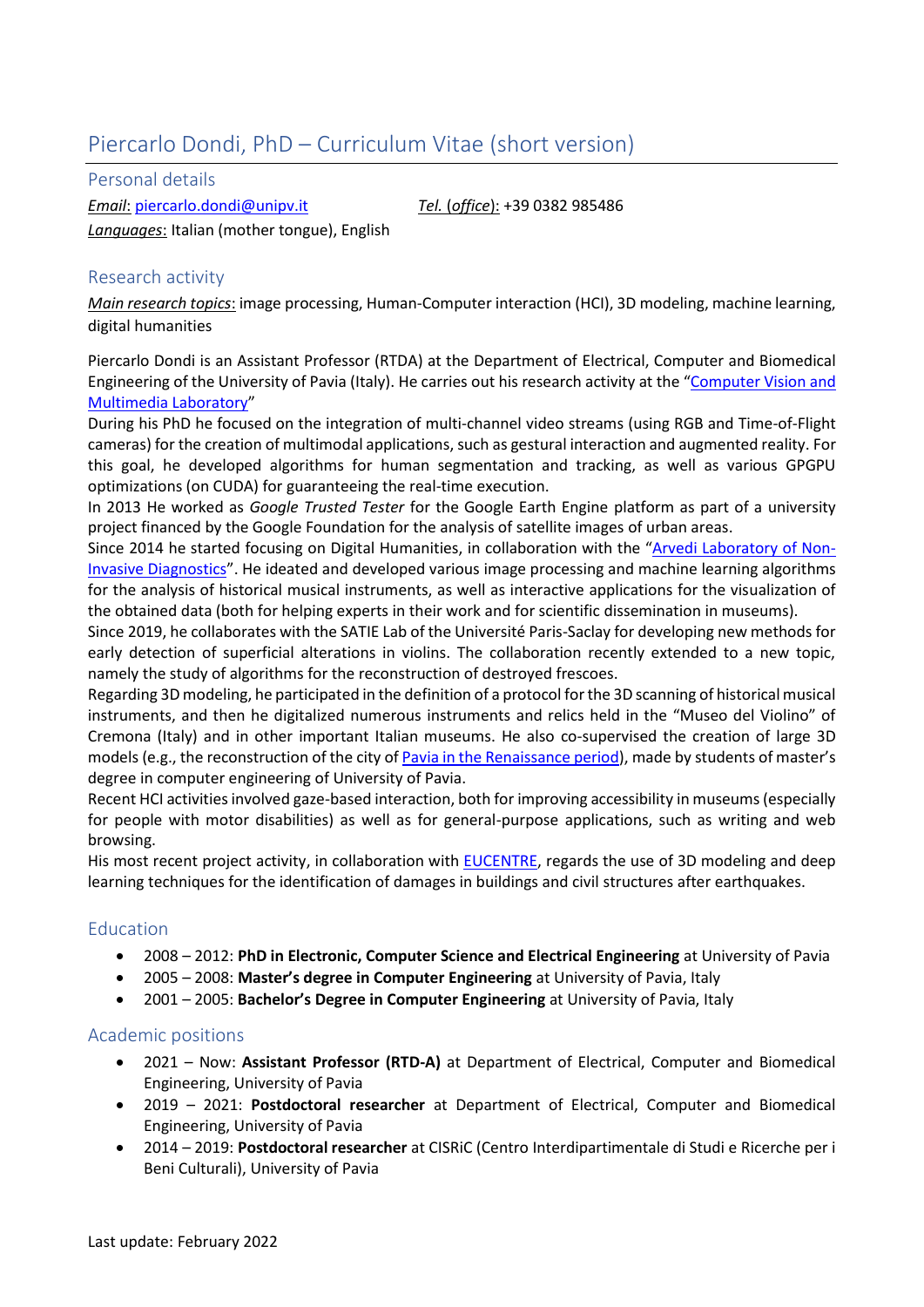• 2013 – 2014: **Postdoctoral researcher** at Department of Electrical, Computer and Biomedical Engineering, University of Pavia

### Teaching activity

- A.Y. 2021/22: **Professor** for the module 2 of the course "*Computer Programming, Algorithms and Data Structures*" (SSD: INF/01, 6 CFU) for the bachelor's degree in "Artificial Intelligence", University of Pavia, University of Milano, University of Milano-Bicocca
- A.Y. 2020/21: **Professor** for the module "*Informatica*" of the course "*Fisica, Statistica ed Informatica*" (SSD: INF/01, 2 CFU), bachelor's degree in "Professioni Sanitarie della Riabilitazione – Classe 2", University of Pavia
- A.Y. 2017/18 A.Y. 2020/21: **Lecturer** and **organizer** of various seminars for the PhD School in in Electronics, Computer Science and Electrical Engineering of University of Pavia
	- A.Y. 2009/10 A.Y. 2019/20: **Teaching assistant** for various courses at University of Pavia:
		- ➢ "*Sistemi di elaborazione delle informazioni*" (SSD: ING-INF/05)
		- ➢ "*Tecnologie digitali per la comunicazione*" (SSD: ING-INF/05)
		- ➢ "*IT per il management della comunicazione*" (SSD: ING-INF/05)
		- ➢ "*Web Design and Technologies*" (SSD: ING-INF/05)
		- ➢ "*Computer Vision*" (SSD: ING-INF/05)

#### Editor and reviewer activity

- **Co-Chair** for the international workshop **PART2021** (1<sup>st</sup> International Workshop "PArts can woRth like The whole") held in conjunction with [ICIAP2021](https://www.iciap2021.org/)
- **Co-Chair** for the international workshop **ETTAC 2020** (1<sup>st</sup> Workshop on Eye Tracking Techniques, Applications and Challenges) held in conjunction with [ICPR2020](https://www.micc.unifi.it/icpr2020/)
- **Guest editor** for 2 special issues on MDPI Sensors ("*[Eye Tracking Techniques, Applications and](https://www.mdpi.com/journal/sensors/special_issues/Eye_Tracking_TAC)  [Challenges](https://www.mdpi.com/journal/sensors/special_issues/Eye_Tracking_TAC)*" and "*[Sensors and Data Processing Techniques for Cultural Heritage](https://www.mdpi.com/journal/sensors/special_issues/SCH)*")
- **Reviewer** for various international journals and conferences

## Project involvement (selection)

- 2021 now: **TeamAware** (Team Awareness Enhanced with Artificial Intelligence and Augmented Reality) – Horizon 2020 project, collaboration with EUCENTRE
- 2021 now: **ARTEAK** (Collaborating Markov Point Processes and Neural Networks: Application to Fresco Reconstruction) – ANR project, collaboration with Université Paris-Saclay
- 2020 now: **MUSICOM** (MUSical Instrument Conservation with Optical Monitoring) Galileo project for the cooperation between Italy and France
- 2019: **ProtoLab** "**Occhio all'Arte!**" project funded by Confindustria Pavia (Italy), as *Lead Developer*
- 2018 2019: **STO164090 SAMIC** (Sound Archives & Musical Instruments Collections) project financed by Fondazione Compagnia di San Paolo
- 2015 2016: **VIVA MUSICA** (Il VIolino e la sua VAlorizzazione MUSeale: la fruizione Integrata multimediale e il CAtalogo digitale) – project funded by Regione Lombardia
- 2014 2015: "**Opificio del Suono**", project funded by Fondazione Cariplo
- 2013 2014: **"Automatic multitemporal mapping of urban areas for risk-related exposure analysis**" – project financed by Google Foundation (Google Earth Engine Award)